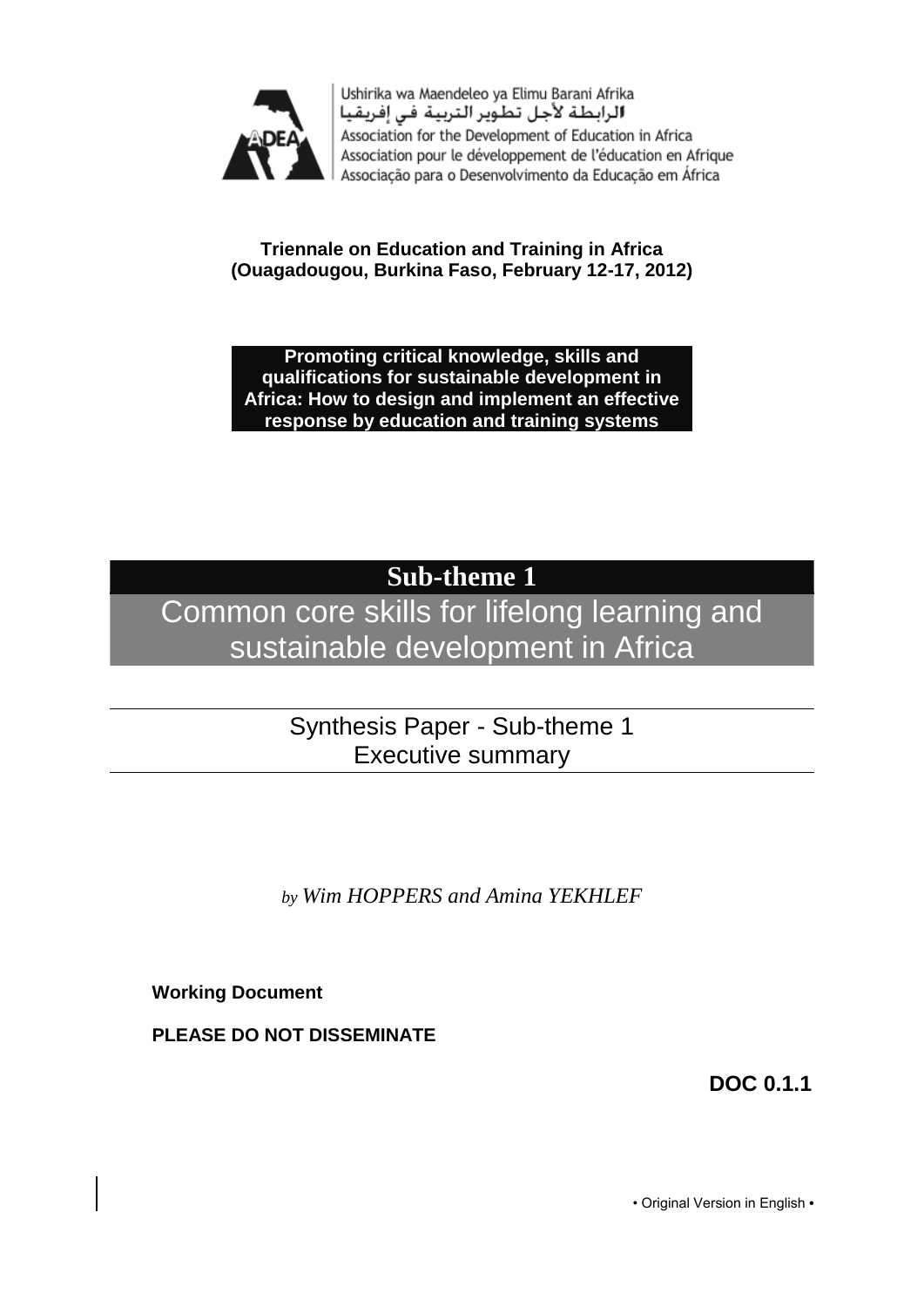## **1. EXECUTIVE SUMMARY**

#### **Introduction**

1. This synthesis paper reviews the present state-of-the art as regards perspectives, policies and practices in Africa related to sub–theme 1 of the Triennial, i.e. Common core skills for lifelong learning and sustainable development. It forms part of a set of four papers that review key issues related to the overall theme of the Triennial: Promoting critical knowledge, skills and qualifications for sustainable development in Africa: how to design and implement an effective response by education and training systems.

2. The intention of this paper is to prompt discussion at the Triennial Meeting. Thus it aims to highlight major issues regarding the nature and conditions of effective lifelong learning for sustainable development; the state of practice and experiences regarding different types of common core skills; the nature of paradigm change in basic education and the challenges this poses; and current debates and recent developments in areas of reform that constitute a critical enabling environment for change.

3. The paper is divided into three parts: Part I addresses the focus and agenda for deeper educational reform in relation to the framework of lifelong learning and education's contribution to sustainable development. It starts with follow-up from the Maputo Biennial, discussing reform initiatives inspired by the Maputo outcomes (Section 2) and continues with an in-depth focus on the notions of common core skills, lifelong learning and the challenges of linking learning with sustainable development at the level of basic education (Section 3). Ongoing reflection and action related to lifelong learning in relation to education for sustainable development are reviewed in Section 4.

4. Part II reviews the nature and state-of-practice regarding key areas of skills and competencies. Section 5 starts with exploring the state of thinking and practice regarding "common core skills" for sustainable development by introducing the "common core" in relation to curriculum reform and there after addresses different types of skills and competencies in some depth: literacy and language (Section 6), cognitive and scientific skills (Section 7), personal development and life skills (Section 8), social and citizenship skills, including peace building (Section 9), and work-related skills (Section 10). This part concludes by listing several key challenges of such agendas for educational reform.

5. Part III addresses essential enabling conditions for achieving effective acquisition of skills relevant for sustainable development. Here, Section 12 addresses relevant conditions pertaining to education systems themselves, while Section 13 looks at various issues related to conditions in the wider socioeconomic and political environment. The final section (14) gives an overview of the principal findings of the analytical work.

#### Part I – Background and setting the agenda

6. The principal argument in Part I is that the Biennial in Maputo has inspired countries to move their education system towards a holistic and integrative approach, and to take on a lifelong learning perspective but that much work is still required. More countries have come to recognize other existing forms of education and training, including non-formal education, Qu'ranic schools and education outside schools such as shepherd schools and market schools. Implementation of an integrated approach, in such way that diversified but equitable basic education systems would emerge, remains very challenging as this would require the upgrading, expansion and subsidization of quite a few alternative education provisions, enabling disadvantaged young people to transfer from one program to another according to circumstances in order to access further education and training.

7. Some countries that have made great efforts towards inclusivity, such as Kenya, find that improved access and participation do not necessarily go together with higher levels of achievement. It appears that performance may not correlate with socioeconomic background but that improvement of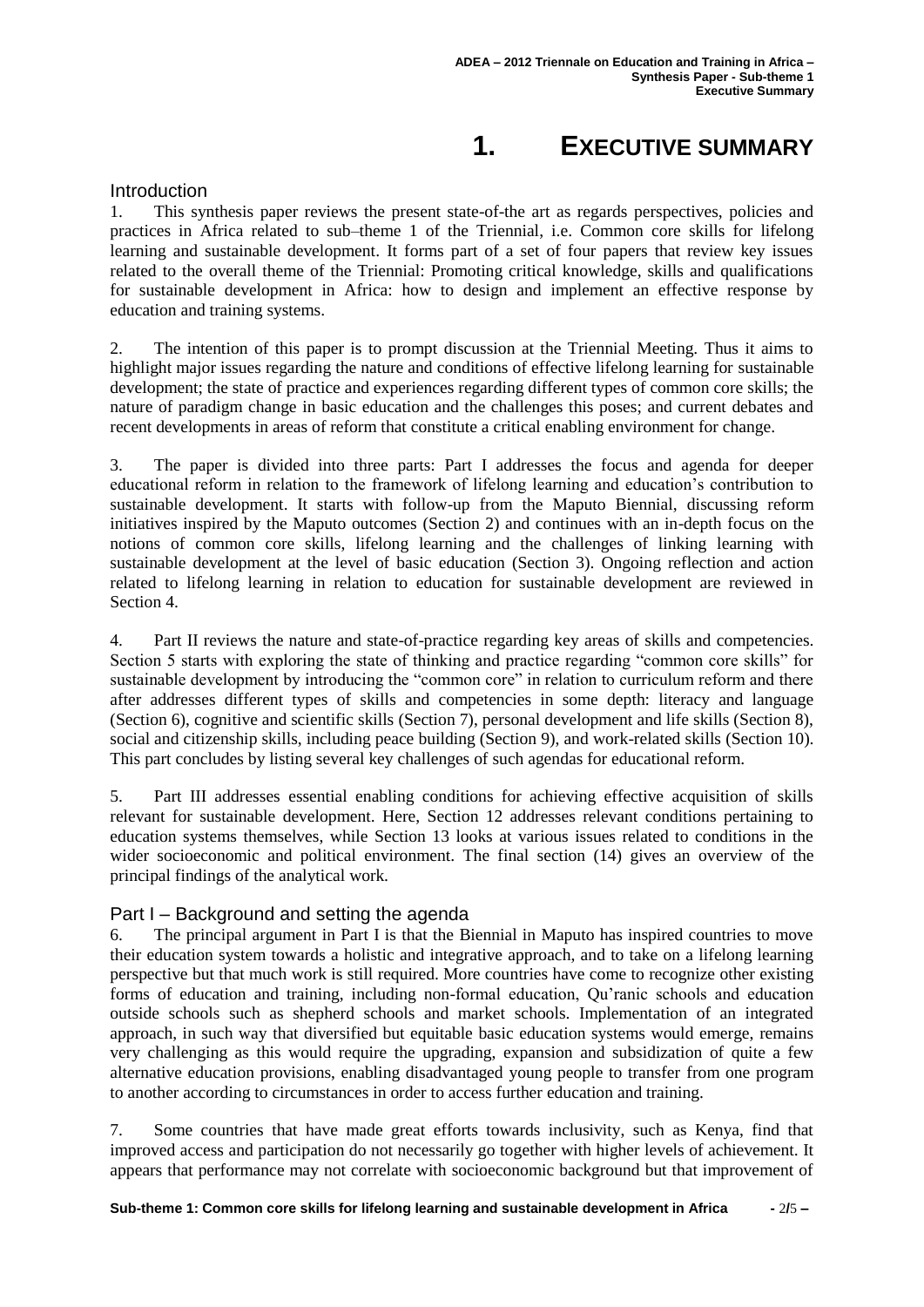the teaching-learning interaction in the classroom can be a major factor in offsetting constraints for learning in the home situation.

8. It was also found that the concepts of lifelong learning and education for sustainability are still poorly understood and need to be operationalized in national context as a basis for policy development and change of practice. Too often, lifelong learning is still equated with adult education only, rather than with a comprehensive framework to organize all education and training in terms of their life-wide (covering different forms of education) and lifelong (continuing learning through all stages of life) dimensions, bringing these together in an integrative way.

9. Education for sustainable development (ESD) is about building a critical mass of citizens who are not just informed and trained, but who are above all capable of using their achievements to bring about the economic, social, cultural and political changes required for sustainable development. UNESCO emphasizes a wide range of aspects of education that should be part of ESD: such as the centrality of respect for others, for difference and diversity, for the environment and for resources of the planet; working towards an inter-disciplinary and holistic curriculum, critical thinking and problem-solving; using multiple methods in teaching and learning; participatory decision-making; integration of learning experiences in daily life and work; and addressing local as well as global issues using languages which learners commonly use.

10. ESD has implications for educational reform in terms of re-structuring education provision, extensive curriculum reform, and reviewing the actual quality of teaching and learning to make them more effective and to ensure continuous impact on the environment and society. Above all, as UIL points out, simply expanding the quantity of education and lifelong learning will not be sufficient to advance sustainable societies. The quality of education and training, including appropriateness and relevance, must be enhanced. Thus ESD has come to strengthen the agenda for improvement of quality by focusing on the importance of learners effectively acquiring core skills needed for life and work.

11. Thus, ESD is more than environmental education or training young people for work. It affects the entire curriculum in all learning, whether through formal, non-formal or informal channels, and is intended for all ages, as learning new skills necessary to cope with the continuing challenges of life and work never ceases. It is also argued that an African sustainable development paradigm calls for a pedagogy that is based on community-focused learning and the expansion of learning beyond the school-walls and into different sectors of society, thus facilitating the convergence of academic knowledge, local wisdom and experience. Thus, education becomes "learning without walls", involving learners, parents and teachers in joint efforts to share knowledge and acquire relevant skills.

#### Part II – Exploring the challenges of different core skills

12. In Part II the nature of the challenges that a lifelong learning framework poses are elaborated in greater detail in relation to a range of common core skills that countries can put at the heart of good quality and relevant basic education. The types of core skills are not new to most education systems. Indeed, it is shown that many of these have in various ways become part of efforts to improve relevance of education for different age-groups, starting with pre-school learners up to adults. Important innovations have been developed in both formal and non-formal education settings. However, the complex nature of many of these skills and their specific requirements for effective pedagogical methodologies require that they need far more explicit attention; thus, they should be systematically developed in relation to one another across the curriculum.

13. It is established that the skills of literacy and early reading are the most essential skills of all as they determine the acquisition of knowledge and other important skills in later years of learning. The paper re-emphasizes that literacy, not only for adults but also for children, must be acquired in the mother-tongue and that strategies for early grade reading must be drastically improved, as assessment in a range of countries has shown that children are not learning because of language constraints.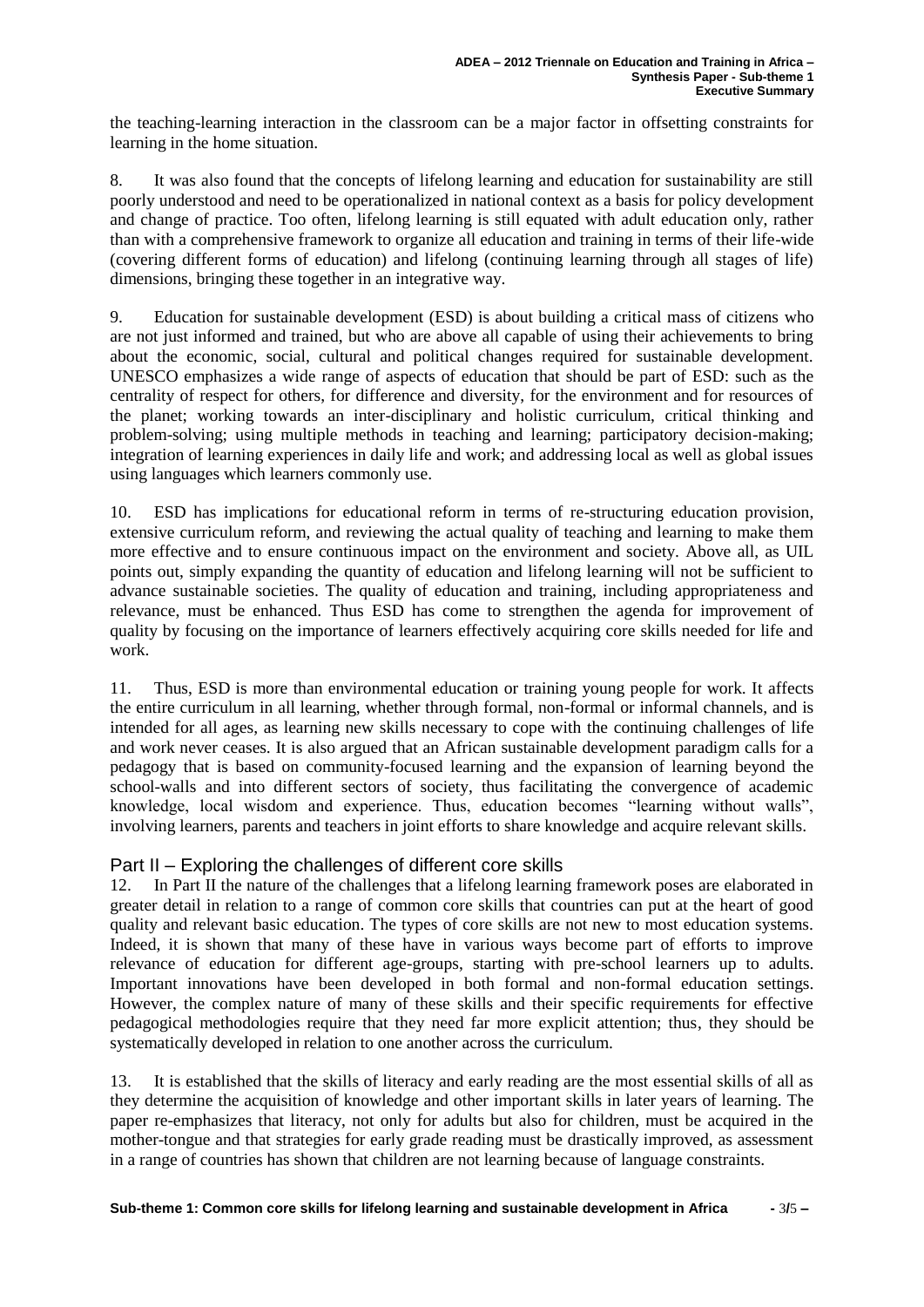14. Much attention is also given to the continuous strengthening of cognitive and scientific skills. It is shown that the basis for cognitive skills is already laid in the early years of childhood through stimulation of thinking, curiosity and creativity. Thus, the quality of pre-school learning tends to be crucial for a child's later academic success.

15. The paper argues that in Africa an early interest in science needs to be developed in school and at the primary level, with as much parental support as possible. It is important that at this level skilled teachers capitalize on children's natural interest in their environment and interact constructively with the "theories" ("children's scientific ideas") that children develop to make their own sense of the world. This means that it should be recognized that children do not start in a void but that teachers can help to construct learners' knowledge by linking new ideas and experiences with what they already know.

16. An important part of social skills in several countries affected by fragility and conflict is the exploration of modalities for peace education. Some papers have shown what progress is being made to change education from a force for maintaining divisions, inequalities and tensions in society to a force for building and maintaining peace, by enabling young people to reflect more deeply on issues of conflict and peace, and also to develop critical skills and values, such as tolerance, respect for other views and cultural traditions, and peace-building skills. The importance of peace education also involves ensuring greater access to tailor-made education provision for young people directly affected by conflict and violence. Such education should acknowledge their needs for various kinds of support, including life and coping skills, vocational skills and psycho-social support.

17. The current trend to regard core skills as valuable only in the light of their relevance for the labour market denies their broader significance for the lives of younger and older people in general as well as for the social, cultural and environmental dimensions of sustainable development. It is also argued that core skills need to be linked to the "life world" of the learners and that they must be applied in the school environment and the community in a practical manner. This implies that schools and parents think about how their own ways of thinking and acting can be adjusted to produce models for learning. It further implies a need for school learning to be connected to learning in the home environment as well as to indigenous knowledge for the purpose of helping children to understand the value of different traditions.

#### Part III – Implications for changing the enabling environment

18. Part III reviews a number of implications for educational reform that are essential to ensure that core skills can effectively be developed in different education environments. It is argued that the entry point to wholesale and integrated educational reform towards greater relevance for sustainable development must be the curriculum; thus, developing a comprehensive curriculum framework to be valid across all forms of basic education, incorporating selected common core skills, must be the first priority.

19. The introduction into education systems of skills-based curricula will need to be done in a holistic manner, linking curriculum reform to major changes in teacher education and development, teaching-learning support materials, use of ICTs, school leadership, management and supervision, and assessment practices. This should involve all forms of education, including early childhood development, non-formal and informal forms of learning, thus creating "schools without walls".

20. The lifelong learning perspective demands that youth and adult education become integral parts of the overall education system, and that essential complementarities can be identified between skill requirements for children and those for their parents, as well as those for adolescents and adults. It should be acknowledged that curriculum reform for school education may need to go together with fundamental reform of adult education and functional literacy programs, as large numbers of adults have experienced the same deficiencies (if not more) that characterize current school education and thus are equally poorly prepared to face the impacts of present radical changes in society.